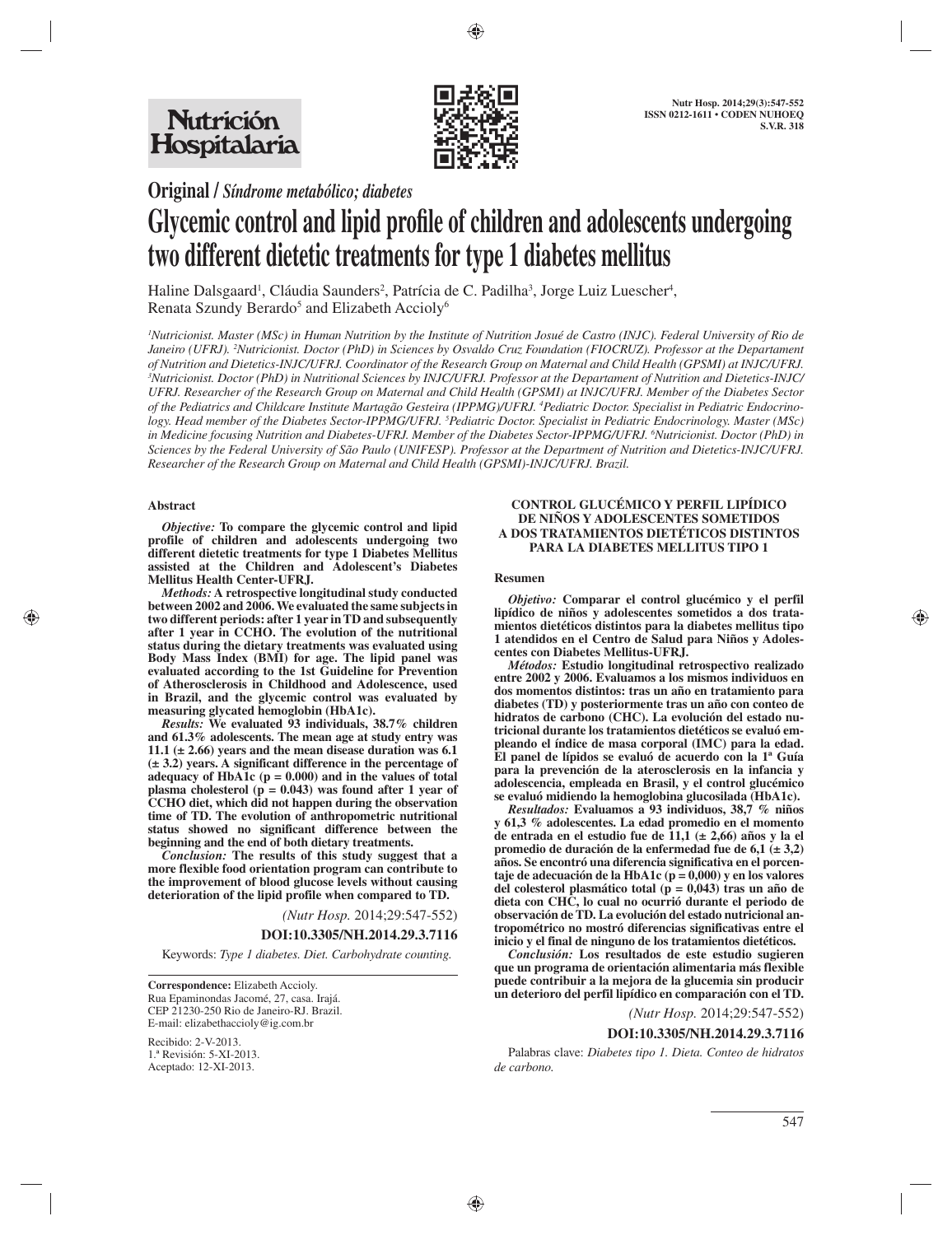## **Introduction**

Significant advances occurred in the recent decades<sup>1,2</sup> to improve the treatment of Diabetes Mellitus (DM). The American Diabetes Association (ADA) recommends as its main objective for the Medical Nutrition Therapy (MNT) prevention of the development of chronic complications through an adequate nutrient intake and lifestyle modification.<sup>1</sup> The maintenance of a proper anthropometric nutritional status by the patient is necessary, as well as, knowledge about nutrition and healthy eating practices at any stage of the lifecycle.<sup>3,4</sup>

The possibility of having food items limited in the daily diet is a great concern of the diabetic patient and their families. For this reason, the possibility of removing these prohibitions should be strongly considered even if some adjustments become necessary, such as an increased frequency of glucose monitoring and/ or further intensification of insulin scheme.<sup>5,6</sup>

During the  $20<sup>th</sup>$  century, the recommended diet for DM patients underwent several changes, especially regarding the use of CHO. The first dietary recommendations advocated an increased consumption of CHO in order to replace the loss of sugar in the urine. Later, this practice changed and CHO started being avoided.7 In 1912, Frederick M. Allen, developed the "Therapeutic hunger Allen", in which he offered 1,000 kcal/ day and 10 g CHO/day, with the goal of keeping individuals alive until, supposedly, insulin began to be produced again. Thus, until the emergence of exogenous insulin in 1921, patients with DM were treated with diets very low in CHO and in a semistarvation state.<sup>8</sup>

In this sense, the carbohydrate count (CCHO), used since the mid-1920s, was one of the dietary planning strategies recommended by the *Diabetes Control and Complications Trial* (DCCT).9 Since ADA's report in 1994, CCHO started being recommended, aiming to optimize glycemic control avoiding even the smallest variations in postprandial glycemia.<sup>9,10</sup>

Even after the advent of insulin therapy, scholars continued recommending a diet low in CHO and rich in lipids. However, over the decades, ADA's nutritional recommendations suffered some modifications due to new discovery in the scientific literature.<sup>11</sup> In the past, it was believed that the restriction of several food items would be the best form of treatment, as it would prevent glycemic elevation. Such procedure, however, caused severe malnutrition, leading individuals to early death. Recent published guidelines reflect a more flexible approach in relation to nutritional interventions and the carbohydrate content of the diet, allowing the patients to adjust their own insulin based on the content of nutrient intake. This is the basic principle of carbohydrate counting.12

Mehta et al.<sup>13</sup> found that CCHO accuracy and appropriate glucose monitoring were associated with lower levels of HbA1c in studies with children and adolescents between 4 and 12 years old.

In the context of CCHO, modern therapies, including insulin pump and flexible insulin regimens, resulted in less restrictive diets.14 However, young patients with DM 1 should be advised about the importance of being totally conscious about the method being adopted and that the consumption of a healthy diet should also be an integral part of nutrition education in diabetes.<sup>14,15</sup>

This study aims to compare the glycemic control and lipid profile of children and adolescents undergoing two different dietetic treatments for type 1 Diabetes Mellitus assisted at the Children and Adolescent's Diabetes Mellitus Health Center-Pediatrics Institute Martagão Gesteira ( IPPMG), Federal University of Rio de Janeiro (UFRJ).

## **Materials and methods**

This is a retrospective longitudinal study, based on database produced by a Reference Center in the treatment of juvenile diabetes, in its medical charts of patients attended from 2002 to 2006.

This Hospital is a reference in the treatment of type 1 diabetes in children and adolescents in Rio de Janeiro, and is characterized by the presence of a multidisciplinary team, which consists of doctors, nutritionists, psychologists and nurses.

This study evaluated the same subjects in two different periods: 1 year follow-up of traditional diet for diabetes (TD) and, subsequently, 1 year follow-up of CCHO diet.

We included in the study all the patients with DM1 who started dietary guidance for CCHO between the years 2003 and 2005 ( $n = 147$ ), excluding those with less than 2 or more than 15 years of disease duration, and those with any other endocrine disease with possible effects on nutritional status and metabolic control. Thus, 54 patients were eliminated for not meeting the criteria for inclusion in the study. The final sample comprised 93 patients.

It was named in this study as TD the dietary counseling based on caloric distribution of food. TD was calculated based on the total energy value of the diet (VET) according to  $FAO/OMS<sup>16</sup>$  recommendations, which was distributed into 5 to 6 daily meals. Patients received an individualized dietary plan and a list of food substitution which was based on food groups, with similar energy values. The exchanges allowed were only those among the same food group. Patients were also instructed to restrict the use of sweet food items.

This method of exchanging food items, divides food into groups in which each portion of food contains approximately 15 g of CHO, enabling the exchange between them. In the counting method used, the lists of substitutions were based on portions of the food pyramid and its main groups were defined as: cereal, pasta and vegetables; breads and crackers; fruit; salad vegetables; dairy products; meat and sweets. Groups could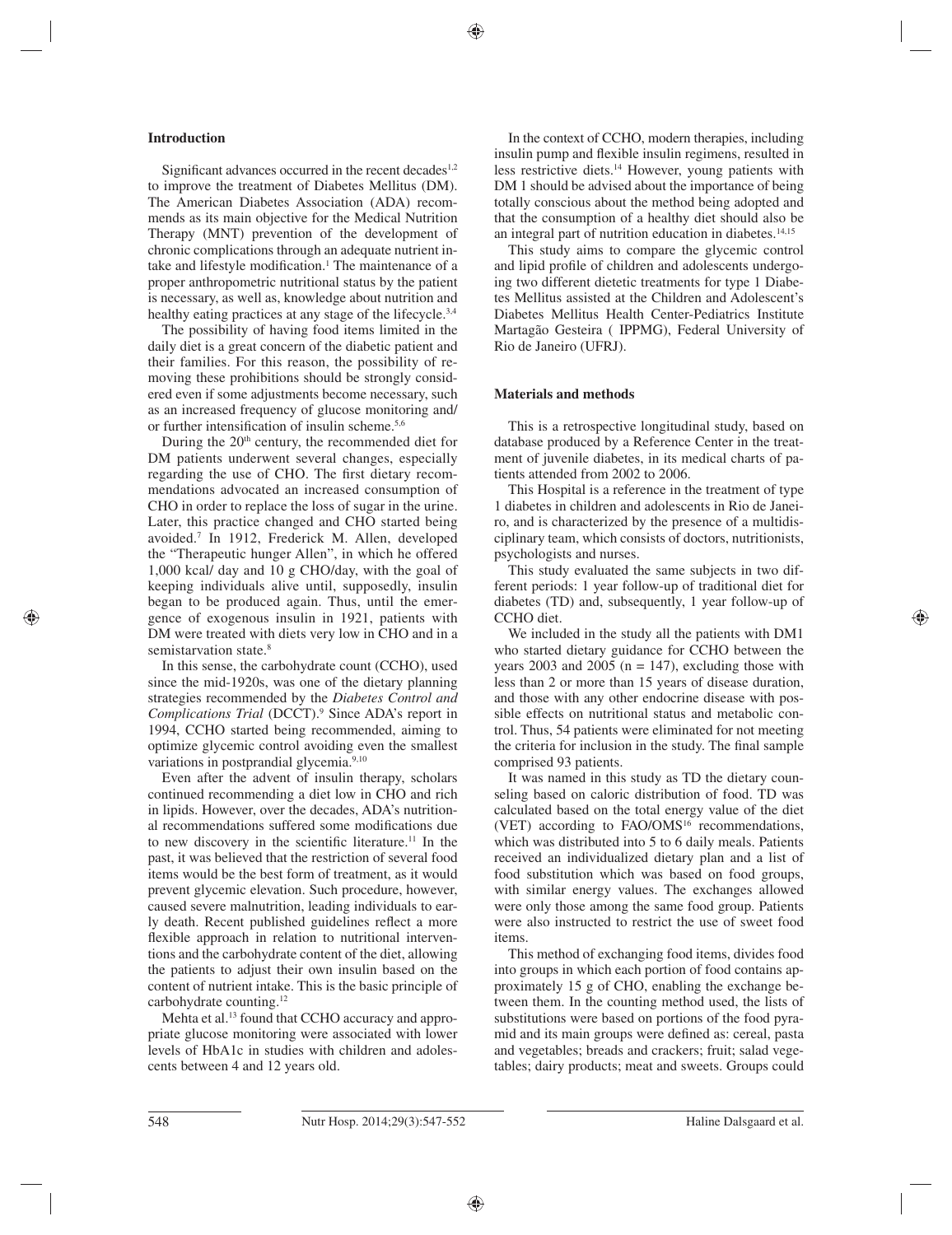| <b>Table I</b><br>Sample characterisics af baseline observation (TD0). Brazil, Rio de Janeiro |                  |           |                  |             |                  |           |  |  |
|-----------------------------------------------------------------------------------------------|------------------|-----------|------------------|-------------|------------------|-----------|--|--|
| Variables                                                                                     | Children         |           |                  | Adolescents | Total            |           |  |  |
|                                                                                               | $\boldsymbol{n}$ | $\%$      | $\boldsymbol{n}$ | $\%$        | $\boldsymbol{n}$ | $\%$      |  |  |
| Gender                                                                                        |                  |           |                  |             |                  |           |  |  |
| Male                                                                                          | 22               | 61.1      | 24               | 42.1        | 46               | 49.4      |  |  |
| Female                                                                                        | 14               | 38.9      | 33               | 57.9        | 47               | 50.6      |  |  |
| Total                                                                                         | 36               | 100.0     | 57               | 100.0       | 93               | 100.0     |  |  |
| Variables                                                                                     | Mean             | <b>SD</b> | Mean             | <b>SD</b>   | Mean             | <b>SD</b> |  |  |
| Age (years)                                                                                   | 7,4              | 2,47      | 14,8             | 2,86        | 11,1             | 2,66      |  |  |
| Time of disease (years)                                                                       | 4,5              | 1,94      | 7,3              | 3,4         | 6,1              | 3,2       |  |  |

SD: Standard deviation.

be measured considering 15 grams of carbohydrate if they contained CHO, and the possibility of measuring this amount in kitchen utensils.<sup>17</sup> It was defined as the beginning of this dietary method the observation period of 12 months prior to the beginning of CCHO (TD0) diet. From this baseline, patients were evaluated after 6 months (TD1) and after 12 months (TD2) following TD, when it was introduced CCHO (CCHO0) dietary counseling. Therefore, the period TD2 corresponds to the period CCHO0 (TD2 = CCHO0).

CCHO dietary treatment was calculated using VET and adding the daily requirement of carbohydrate (CHO). The patients received an individualized dietary plan which had its meals distributed as in TD and the amount of CHO was predetermined for each meal. The patient received a list of substitution, based on food groups, in which the exchange was allowed even between different groups, provided that the total amount of CHO was respected at every meal. There was no restriction of any food item. Once introduced to the CCHO dietary orientation, patients were evaluated after 6 months (CCHO1), and after 12 months (CCHO2).

Patients were classified as prepubertal (children) or pubescent (adolescent) according to the degree of sexual maturation, despite the chronological age. We considered prepubertal, girls and boys in stage 1 for breasts (M1) and genitals (G1), respectively, and pubertal those in stage 2 or more.<sup>18,19</sup>

The classification of the anthropometric nutritional status was based on BMI/age, and classified according to the recommendation of the Health Ministry.<sup>20</sup> The collected data were cholesterol, LDL-C, HDL-C and triglyceride levels in TD0, TD2 and CCHO2. The lipid profile was evaluated according to the First Guideline for Prevention of Atherosclerosis in Childhood and Adolescence<sup>21,</sup> which considers as suitable values: total cholesterol < 150 mg/dl, LDL-C < 100 mg/dl, HDL-C  $\geq 45$  mg/dL, and triglycerides < 100 mg/dl.

Glycemic control was assessed by measuring glycated hemoglobin (HbA1c), which was classified as percentage of adequacy of laboratory reference values, according to age, alternative analysis endorsed by ADA.22 It was considered as suitable any value up to 30% of the maximum reference for the age group of 2-5 years old, up to 25% for those between 5 and 13 years old, and < 20% for patients over 13 years old. The level of HbA1c was measured using high performance liquid chromatography (HPLC).

Statistical analysis was performed using the program *Statistical Package for the Social Sciences* (SPSS) version 17.0 for Windows.

The dependent variables average value was calculated at each time interval of observation. Once verified the normality of the data, analysis of variance (ANO-VA) for repeated measures was applied to the mean values of the proportion of appropriate HbA1c and anthropometric indices in 3 different times (start, 6 and 12 months) for each dietary method, and changes in lipid profile in 2 different times (start and 12 months. The Bonferroni test was used for statistical comparison between the mean values obtained.

For the analysis of categorical variables we used the chi-square and Fisher's exact test. It was considered statistically significant values of  $p < 0.05$ .

This project was approved by the Research Ethics Committee-IPPMG/UFRJ, under the registration number 21/06.

## **Results**

The final sample consisted of 93 children and adolescents, 50.5% male (n = 47) and 49.5% female (n = 46). Time of diabetes diagnosis was of  $6.18 \pm 3.22$  years, and most of them were attending elementary school (100%,  $n = 89$ ) (table I). According to the anthropometric nutritional status classification, 76.7% ( $n = 56$ ) were categorized as normal weight,  $6.8\%$  (n = 5) as underweight and  $16.4\%$  $(n = 12)$  as overweight before CCHO. There was an increase in the percentage of children with overweight in the first period of observation during CCHO, which was reduced during the second period of observation. Such a change was not significant (table II).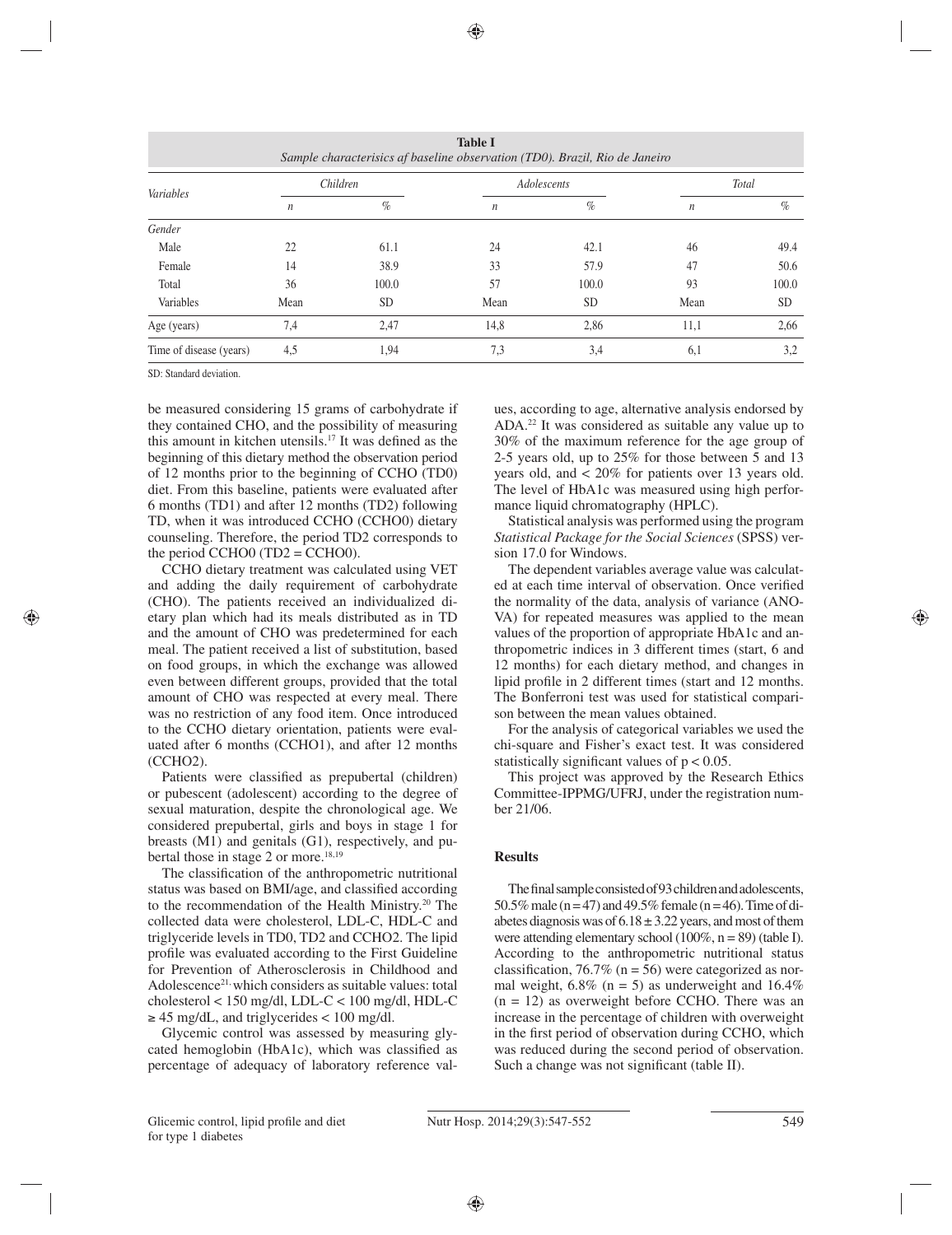|                   |                  |                         |                  |                    | <b>Table II</b>  | Nutritional status at different timepoints. Brazil, Rio de Janeiro |                  |                         |                  |                    |                  |                    |  |
|-------------------|------------------|-------------------------|------------------|--------------------|------------------|--------------------------------------------------------------------|------------------|-------------------------|------------------|--------------------|------------------|--------------------|--|
| Timepoints        | Children         |                         |                  |                    | Adolescents      |                                                                    |                  |                         |                  |                    |                  |                    |  |
|                   |                  | <b>Normal</b><br>weight |                  | Low weight<br>risk |                  | Overweight<br>risk                                                 |                  | <b>Normal</b><br>weight |                  | Low weight<br>risk |                  | Overweight<br>risk |  |
|                   | $\boldsymbol{n}$ | $\%$                    | $\boldsymbol{n}$ | $\%$               | $\boldsymbol{n}$ | $\%$                                                               | $\boldsymbol{n}$ | $\%$                    | $\boldsymbol{n}$ | $\%$               | $\boldsymbol{n}$ | $\%$               |  |
| $TD_0$            | 27               | 69.2                    | 4                | 10.3               | 8                | 20.5                                                               | 44               | 9.8                     | $\theta$         | 0.0                | 5                | 10.2               |  |
| TD,               | 28               | 71.8                    | 3                | 7.7                | 8                | 20.5                                                               | 44               | 9.8                     |                  | 2.0                | 4                | 8.2                |  |
| $TD_2 = CCHO_0$   | 31               | 79.5                    | 4                | 10.3               | 4                | 10.3                                                               | 43               | 6.0                     |                  | 2.0                | 6                | 12.0               |  |
| CCHO,             | 13               | 3.3 <sup>a</sup>        | 3                | 7.7                | 23               | 59.0 <sup>b</sup>                                                  | 46               | 8.5                     |                  | 1.9                | 5                | 9.6                |  |
| CCHO <sub>2</sub> | 30               | 76.9 <sup>c</sup>       | $\overline{c}$   | 5.1                |                  | 17.9 <sup>d</sup>                                                  | 45               | 8.2                     |                  | 2.0                |                  | 9.8                |  |

TD<sub>0</sub>: Traditional diet inicial observation; TD<sub>1</sub>: 6 months observation of traditional diet; TD<sub>2</sub>: 1 year observation of traditional diet; CCHO<sub>0</sub>: Carbohidrates counting diet (CCHO) initial observation; CCHO<sub>1</sub>: 6 months observation of CCHO diet; CCHO<sub>2</sub>: 1 year observation of CCHO diet.

Percentage lower than CCHO<sub>0</sub> (p < 0.05); Percentage higher than CCHO<sub>0</sub> (p < 0.05); Percentage higher than CCHO<sub>1</sub> (p < 0.05);  $\alpha$  ercentage lower than CCHO<sub>1</sub> (p < 0.05).

The comparison of the differences between BMI was not significant in any observation period, and there were also no differences between gender.

significant change in the mean values of insulin/kg in both study periods (TD and CCHO).

It was observed an adequacy of HbA1c in 63.3% of patients on TD0, 59.4% on TD1, 62.5% on TD2, 72.6% on CCHO1 and 75.9% on CCHO2. Mean values of HbA1c adequacy underwent significant reduction during the first semester of CCHO observation (p  $= 0,007$ ) and during the whole year of the study (p  $=$  $0,000$ , not observing any significant change during TD. There was significant reduction in these averages for both pubertal stages at the end of the first year of CCHO observation ( $p = 0.004$  for children and  $p =$ 0.015 for adolescents).

Inadequate levels of total cholesterol and LDL-C were found respectively in 64.9% and 41.9% of patients on TD0, 62.8% and 41% on TD2 and 58%  $36.4\%$  on CCHO2. When analyzing the influence of the dietary method on the adequacy of lipoproteins, there were no significant differences at the end of 1 year of nutritional counseling, as well as no differences according to the different sexual maturation stages.

Table III shows the comparison between the mean values of the variables related to glycemic control and lipid profile. Regarding insulin dose, there was no

**Discussion**

Due to the fact that nutritional therapy is a key component in maintaining adequate metabolic control, it has been discussed over and over, aiming a better adhesion to this therapy and consequent reduction in the onset and severity of acute and chronic disease complications.23 Studies show that compliance with the prescribed nutrition plan improves the level of HbA1c in adults<sup>24</sup> and has been correlated with better blood glucose control in children.25,26 The adequacy of the dietary guidance to the lifestyle of each patient should be considered at the time of prescribing each individualized eating plan and it should also be able to follow the changes that occur throughout life.

High glycated hemoglobin is associated with the development of microvascular and macrovascular complications of the disease. Thus, maintaining satisfactory levels of HbA1c throughout the patient's life should be one of the treatments goals. The improvement of the HbA1c adequacy means of

| <b>Table III</b><br>Biochemical variables mean values at all observation periods of patient treated at the Diabetes Mellitus Center-<br>IPPMG-UFRJ. Brazil, Rio de Janeiro |                    |                    |                                |                            |                            |  |  |
|----------------------------------------------------------------------------------------------------------------------------------------------------------------------------|--------------------|--------------------|--------------------------------|----------------------------|----------------------------|--|--|
| Variable                                                                                                                                                                   | $TD_{\rho}$        | ТD                 | $TD$ , $(= CCHOo)$             | CCHO,                      | $CCHO$ ,                   |  |  |
| HbA1c (Adequacy $\%$ )                                                                                                                                                     | $122.09 \pm 26.24$ | $123.20 \pm 28.74$ | $123.02 \pm 30.99$             | $113.83 \pm 23.51^{\circ}$ | $108.55 \pm 22.05^{ab}$    |  |  |
| Colesterol (mg/dl)                                                                                                                                                         | $172.59 \pm 40.42$ |                    | $170.05 \pm 44.64$             |                            | $163.72 \pm 40.48^{\circ}$ |  |  |
| Tryglicerides (mg/dl)                                                                                                                                                      | $66.72 \pm 28.25$  |                    | $74.31 \pm 38.01$ <sup>d</sup> |                            | $66.10 \pm 32.24$          |  |  |
| $HDLc$ (mg/dl)                                                                                                                                                             | $53.46 \pm 14.41$  |                    | $55.55 \pm 15.92$              |                            | $54.57 \pm 11.68$          |  |  |
| $LDLc$ (mg/dl)                                                                                                                                                             | $103.60 \pm 37.32$ |                    | $96.40 \pm 34.82$              |                            | $95.01 \pm 37.52$          |  |  |

TD<sub>0</sub>: Traditional diet inicial observation; TD<sub>1</sub>: 6 months observation of traditional diet; TD<sub>2</sub>: 1 year observation of traditional diet; CCHO<sub>0</sub>: Carbohidrates counting diet (CCHO) initial observation; CCHO<sub>1</sub>: 6 months observation of CCHO diet; CCHO<sub>2</sub>: 1 year observation of CCHO diet.

HbA1c: Glycated hemoglobin; HDLc: High density lipoprotein; LDLc: Low density lipoprotein.

"Mean value lower than CCHO<sub>0</sub> (p < 0.05); "Mean value lower than CCHO<sub>1</sub> (p < 0.05); "Mean value higher than CCHO<sub>0</sub> (p < 0.05); "Mean value higher than TD<sub>0</sub> (p < 0.05).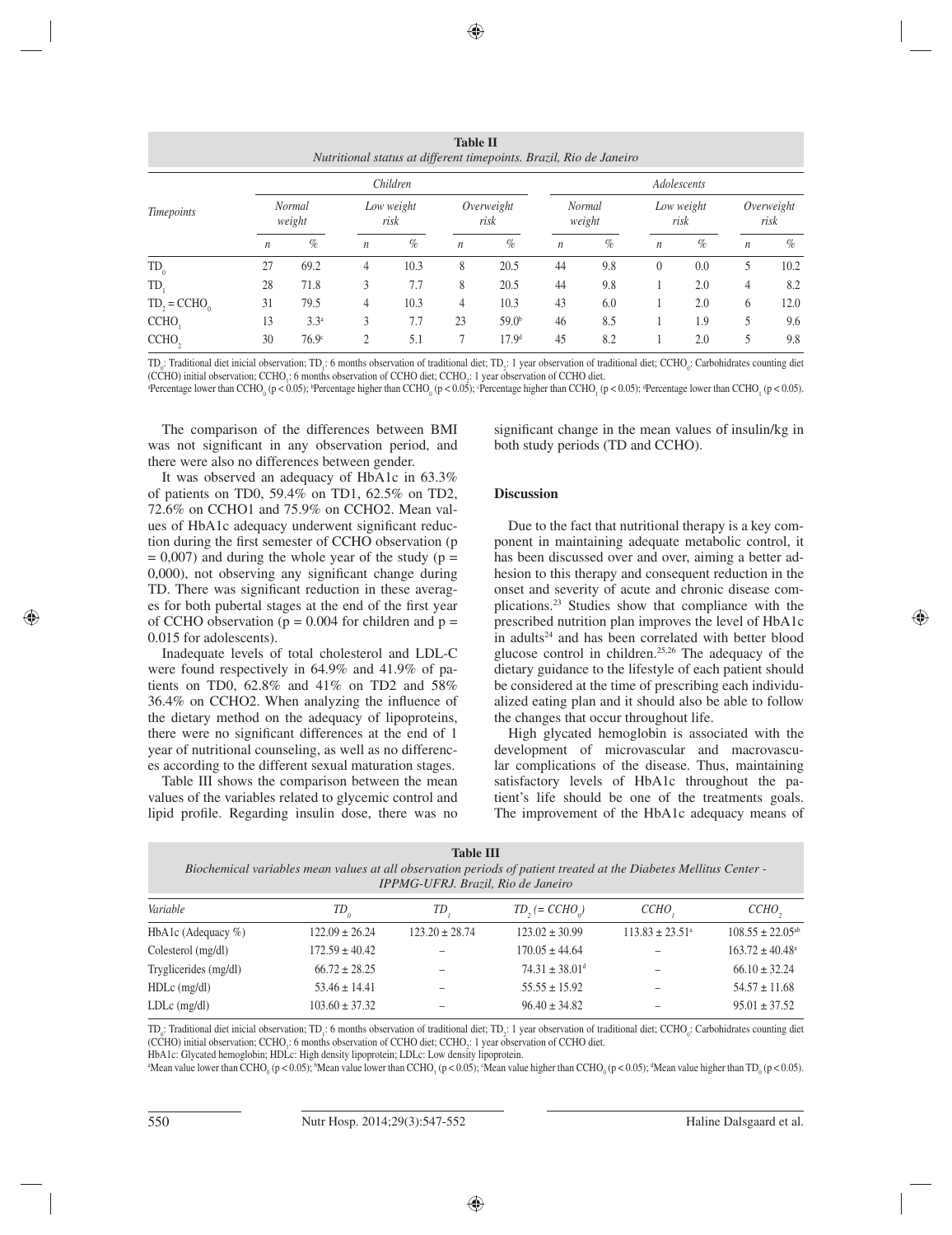the CCHO diet demonstrated in this study is consistent with the results of the *Diabetes Control and Complications Trial.*15 A study conducted in São Paulo, involving adolescents with DM1, in which it was evaluated the effect of CCHO technique in a single meal for 4 months, showed a significant reduction in HbA1c, accompanied by maintenance of total cholesterol and triglycerides.27 These results point to the possibility of a more flexible dietary therapy that promotes a much better quality of life, since it has been demonstrated that 1% reduction in HbA1c levels, corresponds to a 44% reduction in the risk of chronic complications of the disease.9

Although we found among our patients a high prevalence of dyslipidemia in comparison to other studies, we can observe that the average values of LDLc described in our study were much lower than the values found in the scientific literature.<sup>28-30</sup> Such differences can be attributable to the use of different reference values. It should be noted that the cutoff values used in this study were based on new guidelines for children and adolescentes,17 in which most of the normal values for total cholesterol and LDLc suffered significant reduction compared to previous existing guidelines.<sup>31,32</sup>

Clinical practice experience has shown that, in childhood, treatment of the disease is directly related to the levels of understanding and adherence by the children's parents/guardians. Dietary and behavioral changes in children only become viable if there are changes in the family's eating habits and lifestyle.33 When the disease appears during adolescence, essential attitudes to control the disease may be overlooked by the young patients. At this life stage, the need of the so called "diabetes education", together with the establishment of more flexible routines, are essential for an adequate adherence to the treatment.

The weight deviation found in children during the first half of the CCHO period may have occurred because of the greater variety of food allowed. The initial adaptation to a more flexible nutritional plan containing a variety of food choices can initially lead to an increased energy consumption. These findings highlight the importance of a close attention and monitoring of the nutritional status of diabetic patients, with the aim of detecting very early any possible nutritional problems to implement a necessary diet plan intervention. Patton et al.<sup>34</sup> emphasizes that dietary planning should not only prioritize CCHO.

The successful implementation of flexible schemes requires the ability to count carbohydrates and calculate the insulin dose correctly. Measures to assess adherence to the diabetes treatment have been developed, but they do not assess knowledge and ability to implement a plan, which are prerequisites for the therapy adhesion.35,36

In this context, diabetes education is crucial to allow individuals to effectively control diabetes. Moreover, there is also the need for a continuous assessment of the patient's disease and treatment knowledge.<sup>37</sup>

In this study there was no difference in weight gain at the end of the monitoring period on CCHO diet. This fact can be explained by the presence of an individualized guidance suitable for each stage of development and nutritional continuous monitoring throughout the treatment of the disease.

All the patients received proportional doses of insulin throughout the observation period of the study, regardless of the dietary method adopted. This finding demonstrates that despite the relationship between CHO intake and insulin dose administered on CCHO diet, it is possible to administrate insulin doses according to the recommendations for each age group. It must be noted that apart from the fear that an eating plan with greater freedom of choice may compromise the metabolic control of diabetes, resistance to a more flexible feeding behavior is due to a concern about the risk of excessive weight gain, which would associate in turn, the greater insulin need. The observed results do not justify such concern and suggest that the CCHO diet is a positive alternative nutritional intervention for children and adolescents with diabetes.

This study indicates that CCHO diet contributed to a significant improvement on glycemic control without promoting significant changes on other biochemical parameters. In addition, it highlights the importance of a clinical-nutrition monitoring, strengthening the necessity of a multidisciplinary team approach in treating diabetic children and adolescents.

## **References**

- 1. American Diabetes Association: Standards of medical care in diabetes-2012. *Diabetes Care* 2012; 35 (Suppl. 1): S11-S63.
- 2. Devendra D, Liu, E, Eisenbarth GS. Type 1 diabetes: recent developments. *BMJ* 2004: 328 (7442): 750-4.
- 3. Marques RMB, Nélida Schmid Fornés NS, Stringhini MLF. Fatores socioeconômicos,demográficos, nutricionais e de atividade física no controle glicêmico de adolescentes portadores de diabetes melito tipo 1 (Social, economical, demographical, nutritional and physical activity factors in the glicemic control of Diabetes Mellitus 1 adolescents patients). *Arq Bras Endocrinol Metab* 2011; 55 (3): 194-202.
- 4. Teles SAS, Fornés NS. Consumo alimentar e controle metabólico em crianças e adolescentes portadores de diabetes melito tipo 1 (Food intake and metabolic control in children and adolescents with Diabetes Mellitus 1). *Rev Paul Pediatr* 2011; 29 (3): 378-84.
- 5. Smart CE, Ross K, Edge JA, King BR, McElduff P, Collins CE. Can children with Type 1 diabetes and their caregivers estimate the carbohydrate content of meals and snacks? *Diabet Med* 2010; 27 (3): 348-53.
- 6. Scavone G, Manto A, Pitocco LD, Gaglardi SC, Mancini L, Zaccardi F, Ghirlanda G. Effect of carbohydrate counting and medical nutritional therapy on glycaemic control in Type 1 diabetic subjects: a pilot study. *Diabetes Medicine* 2010; 27 (4): 477-9.
- 7. Costa PAA, Franco LJ. Introdução da sacarose no plano alimentar de portadores de diabetes mellitus tipo 1 – sua influência no controle glicêmico (Sucrose introduction in the dietary plan of Diabetes Mellitus 1 patients – its influence in the glicemic control). *Arq Bras Endocrinol Metab* 2005; 49 (3): 403-9.
- 8. Geil PB. Complex and simple carbohidrates in diabetes therapy. In: Powers, MA. Handbook of diabetes medical nutrition therapy, 2nd ed. New York:Aspen Publication, 1996; 303-17.